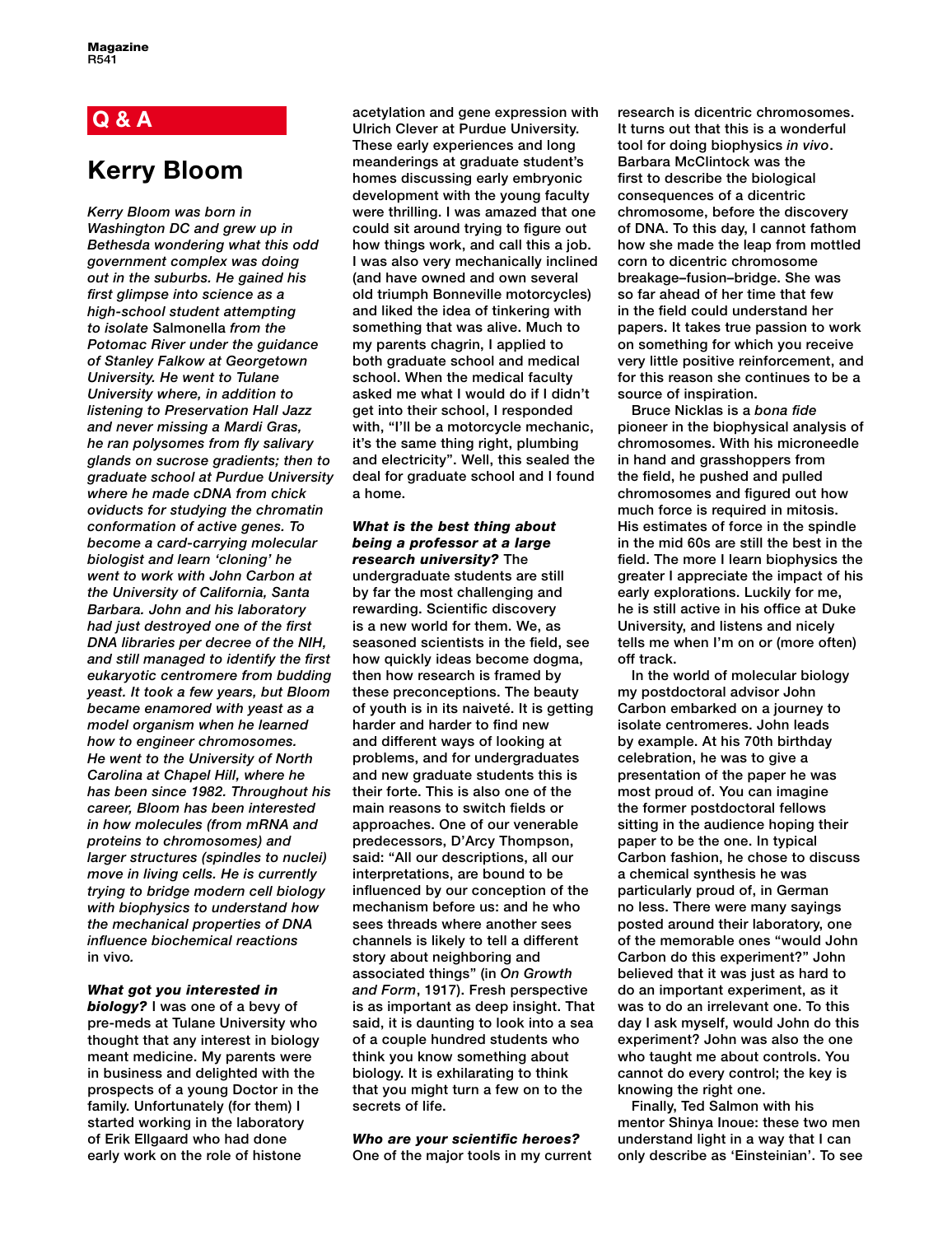Ted demonstrating the particle and wave motion of light as he dances across a room is to know that I can never understand light like he does. But Ted has taught me (and many others) how to use light to study cells. He is also one of the more nurturing personalities in the field. We give a lot of credit for the use of GFP revolutionizing cell biology, but in fact it is the deep understanding of light that allows us to peer into the inner workings of cells in such a serious way.

*How (and why) did you get into* 

*biophysics?* In spite of my best plans — and attempts to think like John Carbon — I follow experiments rather than a grand plan. We had been using GFP to image chromosomes in live cells and found that our dicentric chromosome could stretch to its B-DNA length in living cells under certain conditions. Moreover, the DNA would periodically break and recoil. The recoil was qualitatively similar to recoil of naked DNA in early flow experiments performed by several notable physicists. The papers describing DNA under flow were written in the language of polymer physics, with equations rather than words. Thus, I started my foray into biophysics. The turning point was the discovery of "The New Science of Strong Materials, or why you don't fall through the floor" by J.E. Gordon in 1968. It is written in novel form and describes the mechanical properties of materials, why we need to worry about them, how to quantify the physical properties of a substance, and intuitive ways of thinking about how to build a machine (for example, a mitotic spindle). A little understanding of language can be dangerous and we have started applying these physical concepts to our experiments. I feel like a child in a sandbox, there is a whole new world out there to explore.

*Why is it important to talk to* 

*physicists?* The revolution that was begun with cloning gave us the genome and now the (more or less) complete parts list of the cell. The biologists are finally ready for the physicists. It turns out that another famous figure saw this revolution coming. Richard Feynman, in one

of his lectures in 1959 "There's Plenty of Room at the Bottom", realized that our intuition fails us inside the cell. The key parameter is Reynold's number  $(R_e)$ , the relation between viscous and inertial forces. Our world ( $R_e > 1$ ) is dominated by inertia, while the cell  $(R_e \ll 1)$  is dominated by viscosity. in the world of a cell, if you take a nut off its bolt, it doesn't fall off. Paraphrasing his lecture, Feynman told us that the game is not 'two-hybrid' but how the myriad of non-productive interactions are prevented from mucking things up. When A dissociates from B, they stay together until another force drags or pulls them away from each other. It's easy to imagine how microtubule subunits add on the plus-end while the plus-end is at a kinetochore or the cell cortex, because at low  $R_{\rm e}$ large molecules just don't float away.

In addition to the physicists, the other tool that has come of age for biologists is molecular modeling. Modeling is not burdened by intuition. If done right, modeling provides a powerful tool to help guide experiments. For me, a model is just another tool to help design an experiment, especially in the world of low  $R_e$ . We need to be able to explore the biology with the model by tweaking the equations to give some outcome, and testing how well the predicted outcome matches the experimental situation. The problem with any new toy is that it is not infallible. One can model anything, but a useful model for a biologist is one that will make discrete predictions that can be tested and refined in an iterative way.

*How has the culture of science changed since you began your career?* When I was a graduate student, one laboratory was its own kingdom. That is rapidly changing. Not only because of the internet, but many of the technological advances — in microarrays, microscopy, mass spectroscopy, mathematical modeling — preclude any given laboratory from 'doing it all'. This specialization in technology is a benefit to scientific discovery, but a disadvantage to an individual crossing disciplines. Now the challenges are not to just find collaborators, but to learn new languages, new approaches and new ways of thinking.

*How should we teach the next generation?* We should start by not teaching facts. We should teach process. We should teach uncertainty, we should teach joy in discovering something we don't understand. It drives me crazy when a student comes into my office saying, "the experiment didn't work", when a result was totally unexpected. This teaching paradigm exists and it is taught each summer at several research stations, most notably at the Marine Biological Laboratory in Woods Hole, MA. The Physiology Course is over 100 years old. It reinvents itself every five years, with the intent to get some of the best and brightest scientists who practice innovative approaches to basic problems in biology — to teach the 'approach du jour'. What are the key questions in the field, how do we get to the key issue pretending we have every technique and instrument at one's disposal. Note they don't teach facts, they teach questions, process and strategy. This is how you excite the next generation. Look at all the phenomenology we don't understand, and all the questions we need you (new students) to help us discover.

# *What suggestions do you have for young scientists looking for*

*jobs?* Collegiality — science is not the most nurturing profession. Your paper will be rejected. Your grant will be rejected. You will not be asked to Chair a session at the Gordon conference, but your archenemy will. So how do you deal with this as a young professional? The colleagues at your institution are your family. They are the ones that you see day in and day out and tell you that you're great. They'll read your grants and papers, and if they're good, they'll tell you the truth, but nicely. You want to find an institution with a supportive rather than competitive culture.

#### *What are the challenges for*

*the future?* The genome is done. The public perception is that we just need to link each disease to a gene, fix the gene and done. I understand why we've worked so hard to educate the public about the genome, but now we need to begin discussions to inform the